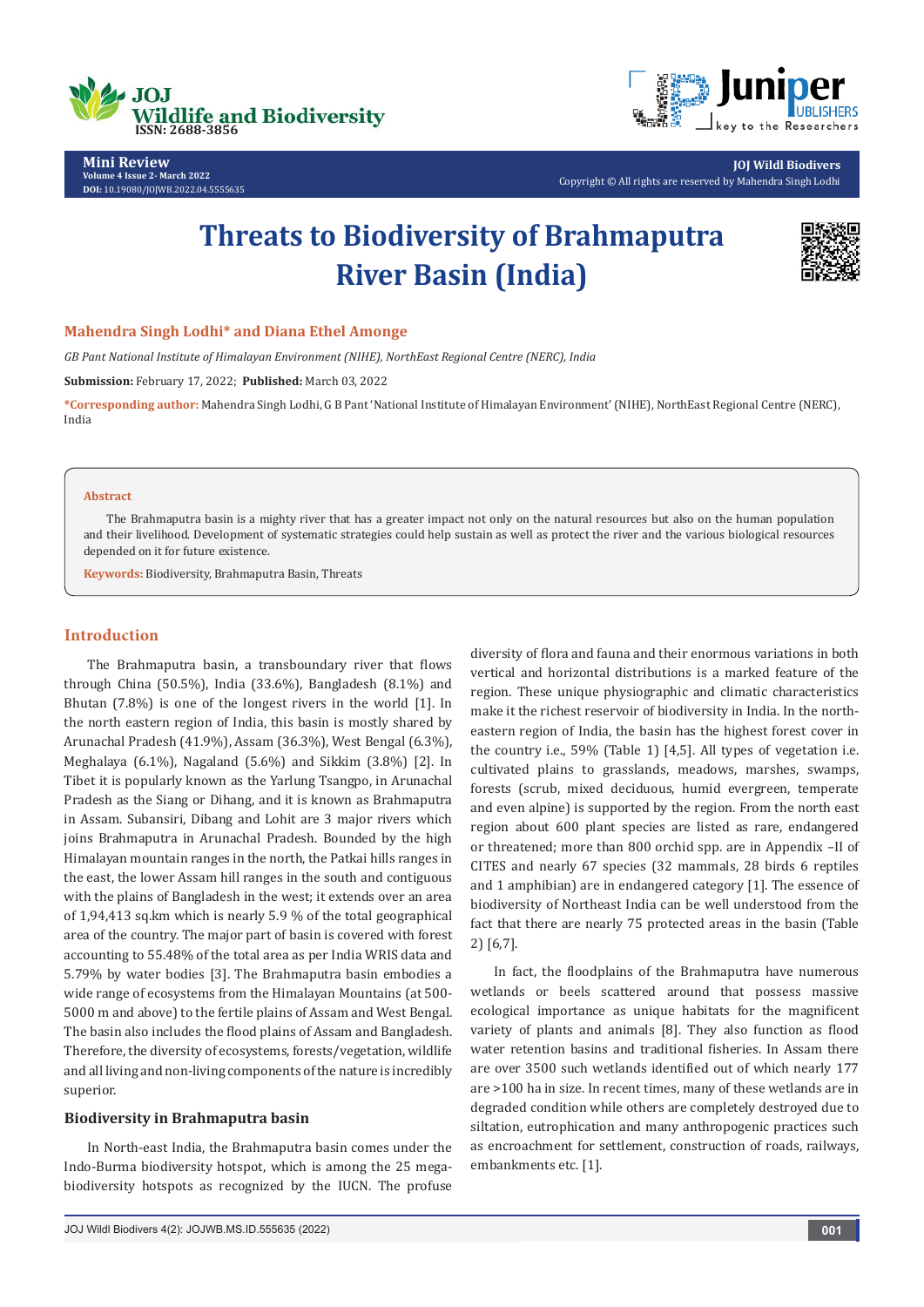| S. No. | <b>State</b>       | Geographic Area (sq. km.) | Forest Cover Assessment (sq. km.) |
|--------|--------------------|---------------------------|-----------------------------------|
|        | Arunachal Pradesh  | 83,743                    | 66,688                            |
| 2      | Assam              | 78,438                    | 28,327                            |
| 3      | Meghalaya          | 22,429                    | 17,119                            |
| 4      | Nagaland           | 16,579                    | 12,486                            |
| 5      | Sikkim             | 7,096                     | 3,342                             |
| 6      | West Bengal Hills* | 3,149                     | 2,368                             |
| Total  |                    | 211,434                   | 130,330                           |

#### **Table 1:** Total forest cover in the Brahmaputra Basin (State wise).

Source: State Forest Report-2019 (\*includes only Darjeeling district)

**Table 2:** Details of the Protected Area Network of North-East States.

| S.No. | State/UT          | <b>No. of National Parks</b> | <b>No. of Wildlife Sanctuaries</b> |
|-------|-------------------|------------------------------|------------------------------------|
|       | Arunachal Pradesh |                              | 13                                 |
|       | Assam             |                              | 18                                 |
| 3     | Manipur           | ำ                            |                                    |
| 4     | Meghalaya         |                              | 4                                  |
|       | Mizoram           | h                            | 9                                  |
| 6     | Nagaland          |                              | 4                                  |
|       | Tripura           | ົ                            | 4                                  |
| Total |                   | 16                           | 59                                 |

Source: National Wildlife Database, Wildlife Institute of India

## **Key threats to biodiversity and ecosystem of Brahmaputra basin**

Biodiversity helps in maintaining the ecological balance and evolutionary process of the natural resources along with the various spiritual, cultural, aesthetic and recreational values associated with it. Also the well-being and survival of the human population is mostly dependent on the resources available in nature. In fact the diverse biological resources are a part of human's livelihood and have assets upon which families generally depend for their survival. As such biodiversity indicates variation and abundance of species and their habitat that need to be preserved for the existence of all living forms.

The Brahmaputra river basin harbors a rich and unique biodiversity that is facing a huge threat due to the following reason:

**Flood and erosion:** In the Northeast region, Assam with over 40% of its land surface susceptible to flood damage is one of the most acutely hazard-prone regions. For e.g. Majuli a wetland that is a unique hotspot for flora and fauna and an important

cultural heritage site is shrinking at an alarming rate with about 33% of it landmass been lost in the mid of  $20<sup>th</sup>$  century. Having several wetlands ranging from small 'dobas' or 'dubies' to several beels, this island has a notable contribution towards the state's socio-economy through its fishery potential [9]. As per Water Right Division, 2008 there is a trend of widening of the Brahmaputra in Assam. In 1920s the basin occupied around 4000 sq.km area which has increased to 6000 sq.km by first decade of 20th century. This has caused massive land loss (72.5 to 80 sq.km./ year) wiping out nearly 2500 villages and 18 towns including cultural heritage sites and tea gardens affecting lives of almost 5 lakh people. Intense braiding, high water discharge and heavy sediment after 1950s flood have resulted in riverbank erosions along the Brahmaputra River.

**Water resources development:** One of the major developments taking place in the upper Brahmaputra basin (mainly in Arunachal Pradesh) is the Hydropower development that is causing some serious impacts on the natural settings of the basin such as: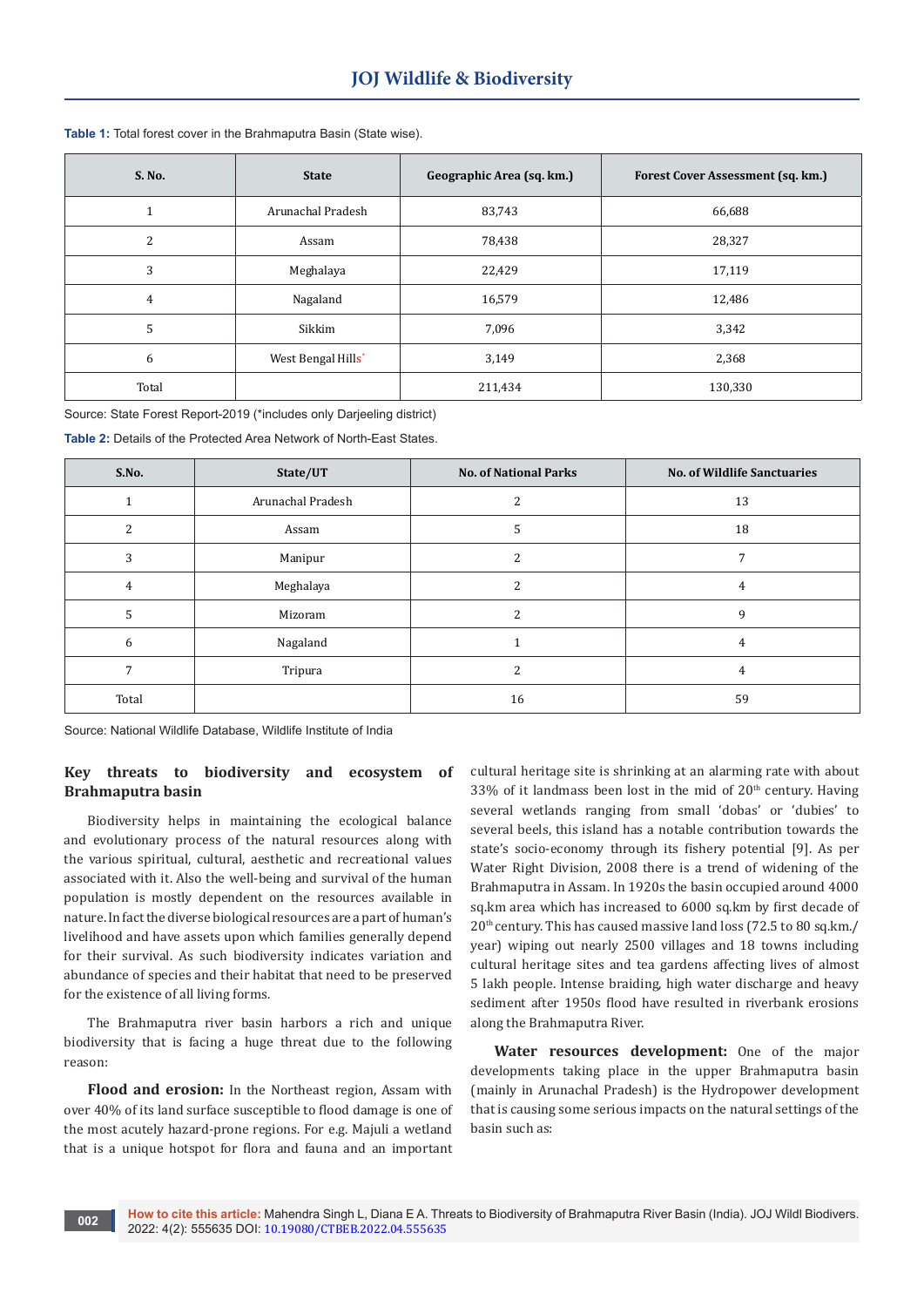- i. Too less (intermittent flow) or too much (flood) water
- ii. Shift in natural flow regime
- iii. Highly regulated or managed river flow
- iv. Low lean season flow
- v. Fragmentation of rivers

Changes in the river flow disrupts the water depended ecosystem and ecosystem services such as food, water, timber, nutrient cycling, cultural etc. and also the aquatic life to a great extent. Additionally, there is a serious threat of forest cover loss due to construction of dams, power houses, residential areas, roads etc. for hydropower development.

**Climate change:** Climate change poses a serious threat to the people living in the low-lying areas of the Brahmaputra basin. The basin is one of the most vulnerable areas due to combine effects of glacier melt, extreme monsoon rainfall and sea level rise. The assessment report for 2030s published by the Indian Network for Climate Change Assessment (INCCA) has considered NE region amongst four major eco-sensitive target regions, and biodiversity (i.e., natural ecosystems and forests) amongst 4 major targeted sectors in the country [10]. Thus, the Brahmaputra basin will also face climate crisis and that will put stress on the biodiversity of the basin.

**Oil exploration:** Oil exploration poses a threat to some endangered species that live in the Brahmaputra River. Tectonic work by oil companies could have large impacts on the endangered Ganges river dolphin.

**Deforestation:** The North east region has witnessed extreme logging since the colonial days for revenue generation [11]. As such the prime vegetation in these areas are severely disturbed or modified by anthropogenic activities. In few cases, seismic activities, frequent landslides and soil erosion are also responsible for deforestation [12].

#### **Conclusion**

The issues discussed above are serious and for systematic development of the Brahmaputra basin they all need to be tackled carefully. Although, the governments has always been putting efforts for basin development, biodiversity conservation, protection of ecosystem etc. however the studies suggests that there is still a lot to be done. The basin being a flood-prone region, acts like a barrier to agricultural development which is

one of the main reasons of the state's economy backwardness. The Brahmaputra river is one of the largest river systems of the world; still it is one of the most under-investigated/studied and underdeveloped river systems. Recently the central government has taken up some serious steps towards conservation of Ganga river in terms of its cleanliness, better management etc. Similar efforts should be taken up for Brahmaputra basin as well on key issues like floods, sedimentation, water quality, aquatic biodiversity, etc. towards its wholistic development.

The Brahmaputra river basin, is currently undergoing rapid industrial, agricultural and economic development in order to fulfill the needs of its exploding population. Therefore, government should also focus on more rigorous scientific studies for the basin by allocating more financial and physical resources. Specific policies and action plans should also be designed for this unique river system.

#### **References**

- 1. Goswami DC (2008) Managing the wealth and woes of the river Brahmaputra. Ishani, 2(4).
- 2. Wakid A, Braulik G (2009) Protection of endangered Ganges River dolphin in Brahmaputra River, Assam, India, 1-44.
- 3. https://indiawris.gov.in/wiki/doku.php?id=brahmaputra [Accessed on 15th February 2022]
- 4. https://fsi.nic.in/isfr19/vol1/chapter2.pdf [Accessed on 15th February, 2022].
- 5. https://fsi.nic.in/isfr19/vol2/isfr-2019-vol-ii-west-bengal.pdf [Accessed on 15th February 2022].
- 6. http://www.wiienvis.nic.in/Database/wls\_8230.aspx [Accessed on 15th February 2022].
- 7. http://www.wiienvis.nic.in/Database/npa\_8231.aspx [Accessed on 15th February 2022].
- 8. https://fsi.nic.in/cover\_2013/sfr\_forest\_cover.pdf [Accessed on 11th February 2022].
- 9. Goswami DC, Das PJ (2003) The Brahmaputra River, India: The ecohydrological context of water uses in one of world's most unique river systems. Ecologist Asia. Special issue on large dams in North-east India -- rivers, forests, people and power 11(1): 9-14.
- 10. https://waterresources.assam.gov.in/portlets/flood-erosionproblems [Accessed on 14th February, 2022].
- 11. http://www.indiaenvironmentportal.org.in/files/fin-rpt-incca.pdf
- 12. Handique R (2004) British forest policy in Assam. Concept Publishing Company.
- 13. Chatterjee S, Saikia A, Dutta P, Ghosh D, Pangging G et al. (2006) Biodiversity significance of North east India. WWF-India, New Delhi, 1-71.